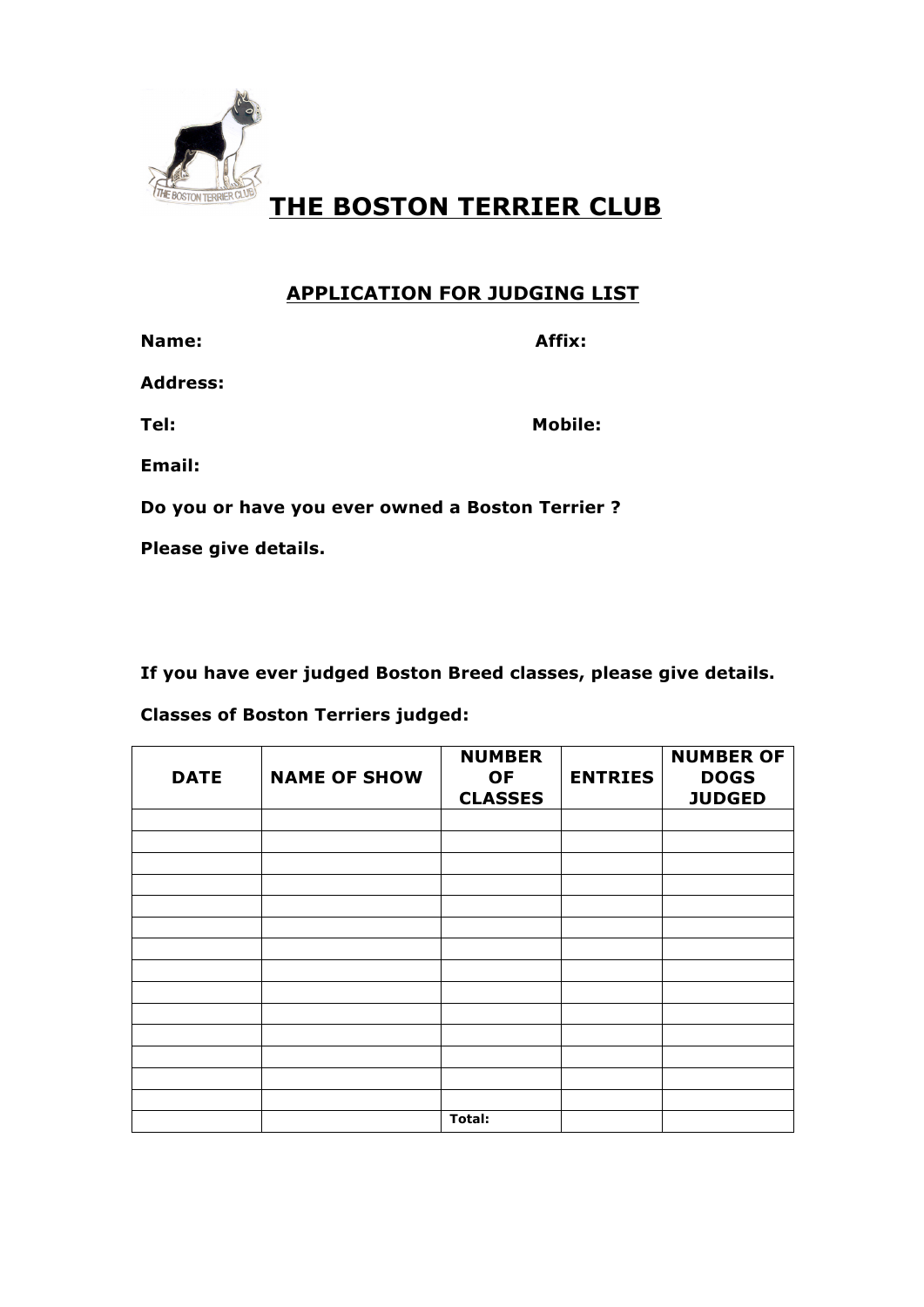**Have you attended a Boston Terrier judging seminar? Yes/No Please give date and details:**

**Did you take an assessment? Yes/No Pass/Fail**

**Have any dogs bred or owned by you attained their KC Stud Book Number? (please give breed)**

#### **Have you taken and passed the following:**

| KC Requirements of a show judge (rules and regulations) Yes/No |        |
|----------------------------------------------------------------|--------|
| <b>KC Conformation and Movement.</b>                           | Yes/No |
| <b>KC Hands on Assessment</b>                                  | Yes/No |

**Please give details of your stewarding experience.**

### **Classes of other breeds judged:**

| <b>DATE</b> | <b>NAME OF SHOW</b> | <b>NUMBER</b><br><b>OF</b><br><b>CLASSES</b> | <b>ENTRIES</b> | <b>NUMBER OF</b><br><b>DOGS</b><br><b>JUDGED</b> |
|-------------|---------------------|----------------------------------------------|----------------|--------------------------------------------------|
|             |                     |                                              |                |                                                  |
|             |                     |                                              |                |                                                  |
|             |                     |                                              |                |                                                  |
|             |                     |                                              |                |                                                  |
|             |                     |                                              |                |                                                  |
|             |                     |                                              |                |                                                  |
|             |                     |                                              |                |                                                  |
|             |                     |                                              |                |                                                  |
|             |                     |                                              |                |                                                  |
|             |                     |                                              |                |                                                  |
|             |                     |                                              |                |                                                  |
|             |                     |                                              |                |                                                  |
|             |                     |                                              |                |                                                  |
|             |                     |                                              |                |                                                  |
|             |                     |                                              |                |                                                  |

**Please continue on separate sheet if necessary.**